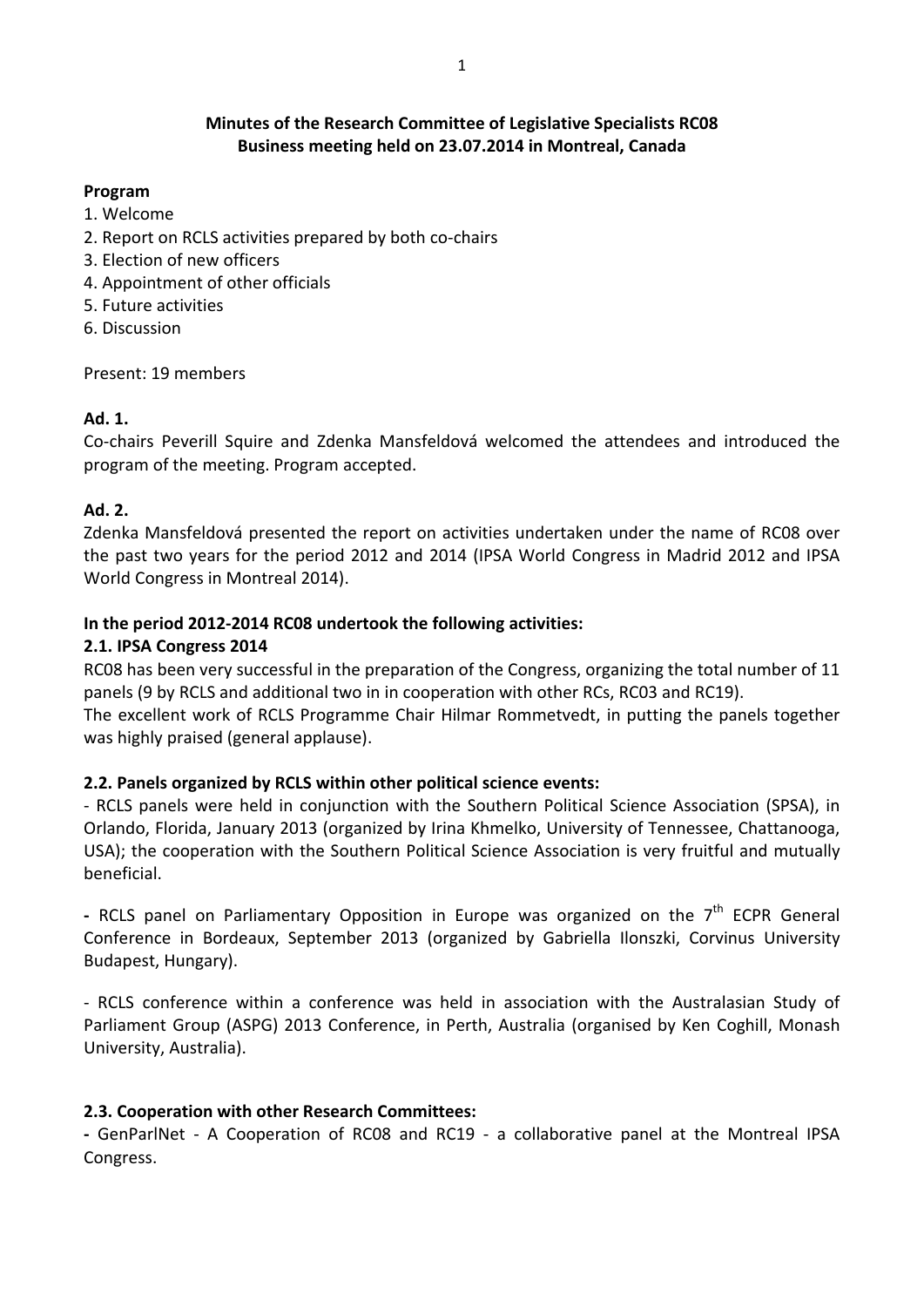- Cooperation with RC03 - European Unification a common panel at the Montreal IPSA Congress.

### 2.4. Cooperation with practitioners

- There was intensive preparation for a conference organized together with the Turkish parliament in autumn 2013 in Ankara on The Changing Roles of Parliamentary Committees Revisited. Unfortunately, the conference did not take place as the communication from the the Turkish partner ceased.

- RCLS is currently in initial stage of developing further partnerships with practitioners at the World Bank Group and USAID (Irina Khmelko). The potential of organising exploratory workshop in Washington D.C. in the 2014-2016 periods was discussed.

# 2.5. Publications on Legislative Issues by RCLS Members are announced on the RCLS website (www.rcls-ipsa.org).

Semenova, Elena/Edinger, Michael/Best, Heinrich (2013), Parliamentary Elites in Central and Eastern Europe: Recruitment and Representation, Routledge.

Crum, Ben/Fossum, John Erik (2013), Practices of Inter-Parliamentary Coordination in International Politics: The European Union and Beyond, ECPR Press.

Langhelle, Oluf (2013), International Trade Negotiations and Domestic Politics: The Intermestic Politics of Trade Liberalization, Routledge.

Patzelt, Werner J. (Ed.)(2012): Parlamente und ihre Evolution: Forschungskontext und Fallstudien (Parliaments and their Evolution: Research Context and Case Studies). Nomos.

Owens, John E./Pelizzo, Riccardo (2012): The "War on Terror" and the Growth of Executive Power? - A Comparative Analysis. New York and London: Routledge

David M. Olson and Gabriella Ilonszki, eds. (2012), Post-Communist Parliaments: Change and Stability in the Second Decade, Routledge.

The RCLS members are asked and encouraged to provide information and copy of the front page and short resume to our webmasters to increase the visibility of RCLS and their own work.

#### 2.6. Financial situation

According to RC08 treasurer there is still about 2.000 USD in the RC08 account. In the discussion it was agreed that no RC08 membership fees will be collected as the bank transfer and account fees would consume most of the moneys received. The money currently in account could be used together with the money offered by IPSA EC (1000 USD) to organise events such as the exploratory meeting in Washington D.C and/or a similar coordination workshop in Europe (Prague 2015).

### Ad. 3. and ad. 4.

There are three elected positions in RC08. The current Officers of RC08 are: Co-Chairs: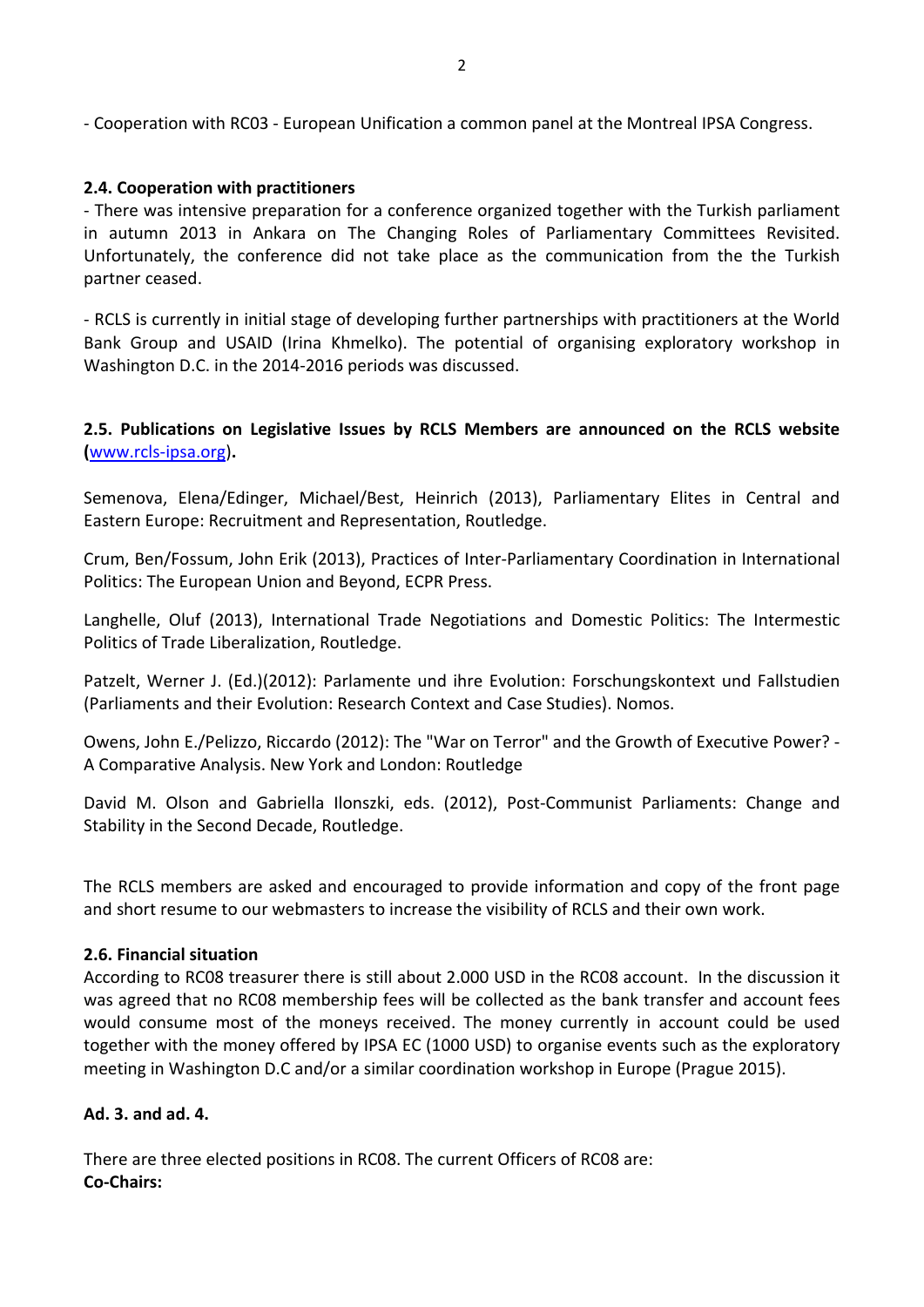American Co-Chair: Peverill Squire, University of Missouri (second – i.e. last term) European Co-Chair: Zdenka Mansfeldová, Institute of Sociology of the Academy of Sciences of the Czech Republic (first term, can be re-elected for one more term)

Program Chair: Hilmar Rommetvedt, International Research Institute of Stavanger (IRIS) (first term, can be re-elected for one more term)

### Appointed, not elected positions are:

Director for Research: Irina Khmelko, University of Tennessee, Chattanooga (for practical purposes in order to represent the RC08 in organizing activities in the US, there is suggestion to continue in this practice)

Treasurer: Edward Schneier, The City College of the City University of New York Webmaster: Erik Fritzsche, Dresden University of Technology, (Technische Universität Dresden), erik@fritzsche-net.de.

Honorary Chair: Werner Patzelt, Dresden University of Technology, Germany

Before election of new officers, following topics were discussed:

- In connection with the changes in the rules, the RCLS needs to decide what will be the term in office for the officers to be elected in Montreal.
- In Madrid 2012 RCLS opted for a two-year term, however, the situation has changed and the four years term is ok.
- In Istanbul, the RCLS will need to elect new board, the co-chairs will prepare and circulate list of candidates prior to IPSA 2016 Istanbul event.
- Proposal: election of officers and election of the board will be at the IPSA Congress 2016 in Istanbul, and from now on our term will be four years again;

#### Discussion:

Werner Patzelt suggested that longer term is more suitable to plan events, to learn, to get more substantial work done; renewability should be discussed in Istanbul (IPSA Congress 2016). The key feature of the RCLS is the overlap between co-chairs - it is of vital interest, and ought to be maintained.

#### Proposal: To move to a four year term

Present: 19 RCLS members: For:16; Against:0; Abstained:3 Result: Accepted

#### Election of RCLS officers:

Werner Patzelt proposed Zdenka Mansfeldová as the European Co-chair; David Olson proposed Rick Stapenhurst as the American Co-Chair; Zdenka Mansfeldová asked Hilmar Rommetvedt to continue as the Program Chair for the IPSA 2016 Istanbul Congress and proposed him as candidate.

All three candidates accepted their candidacy; Hilmar Rommetvedt agreed to continue and would be serving a four-year term – preparing the IPSA 2016 and IPSA 2018 RCLS panels; Zdenka Mansfeldová has agreed with being elected for two years and Rick Stapenhurst for four year-term.